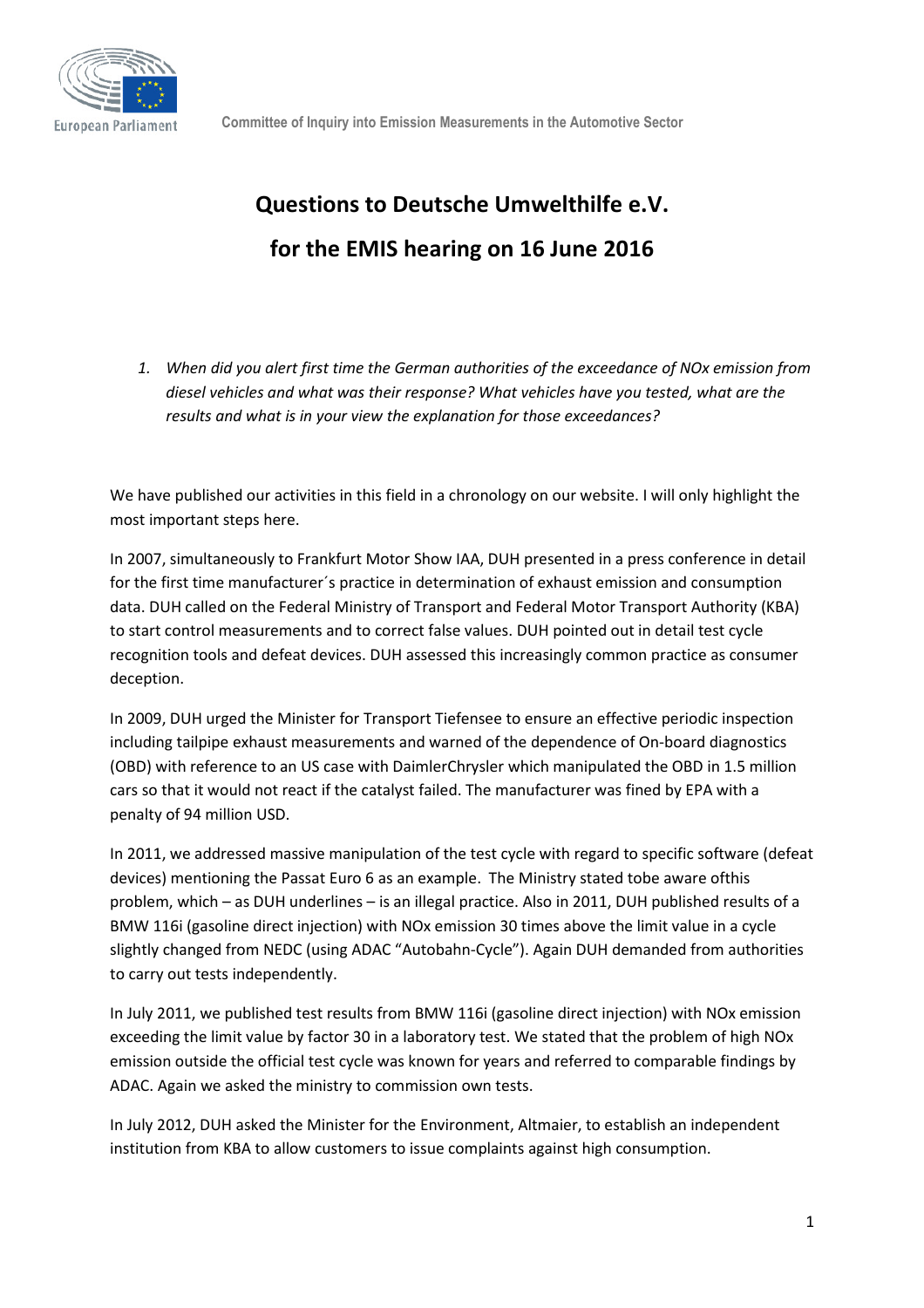Since 2005 DUH holds monthly expert talks on topics of air quality and emission from road transport where representatives from the Ministries of Transport, of Environment and from Federal Environment Agency UBA are invited and attend regularly. We used the talks to share knowledge and discuss the growing gap between type approval emission values and real world emission with regard to CO2, PM and NOx. On the talk of November 4, 2014 ICCT presented their report on real world NOx emission from Euro 6 diesel cars. Also this meeting was attended by representatives of the relevant authorities. In February 2015, we discussed with Members of the German Parliament from all parties together with the former Secretary for Environmental Protection in California, James Strock. Mr Strock highlighted the practice of investigation exhaust emission including tests outside the official test cycle by US authorities. DUH again pointed on the lack of control in Germany and Europe and requested to install an according mechanism to ensure full compliance with existing regulation.

In summary, all of our attempts have been fruitless. From the beginning, own tests (the BMW) as well as publication by ADAC and the German Federal Environmental Agency provided knowledge about higher fuel consumption (and thus higher CO2 emission) and higher NOx emission (documented in high emission factors as basis for air quality modelling) provided sufficient inducement to release further investigation by competent authorities.

Since September 2015 we have tested several models under laboratory conditions and on the road. All results together with the according press releases are published on our website http://www.duh.de/dieselgate\_presse.html. (I apologize for only some of the documents being available in English).

The tests in the laboratory showed high NOx emission in different situations – driving the NEDC cycle with a warm engine, changes in the preconditioning of the vehicle, tests with 4 wheels being moved instead of 2 and other. We could not find a technical explanation for the results and thus urged the Ministry of Transport to commission additional tests. In the meantime manufacturers confirmed to use defeat devices that massively influence exhaust reduction. This might also be an explanation for the findings in our tests.

*2. In the hearing of the ENVI Committee of 23 February 2016 on real driving emissions tests you indicated that most car manufacturers use defeat devices to meet the legal NOx limits and that DUH made this information public as early as in 2011. Can you point out, how did you discovered the use of defeat devices, what tests you used and how specific and concrete your findings were? Whom did you inform about your findings and when? What were the reactions? If there were no reactions, what in your view were the main reasons for non-reaction?* 

On February 10, 2011, we presented information to the German Ministry of Transport about high NOx emission of a VW Passat Euro 6 (EA 189) in a meeting with the responsible Head of the Directorate, Dirk Inger and members of his staff. DUH in this meeting pointed to the manipulation of the test cycle explicitly with software recognizing the cycle. The problem was known to the ministry, we were told. We told the ministry that only the allocation of CPU data of the cycle to the type approval authority together with control of the existing fleet could help to avoid this practice. We clearly stated that this practice was illegal. The ministry however referred to the new test cycle (under development by that time) that would ensure more realistic results. While we published our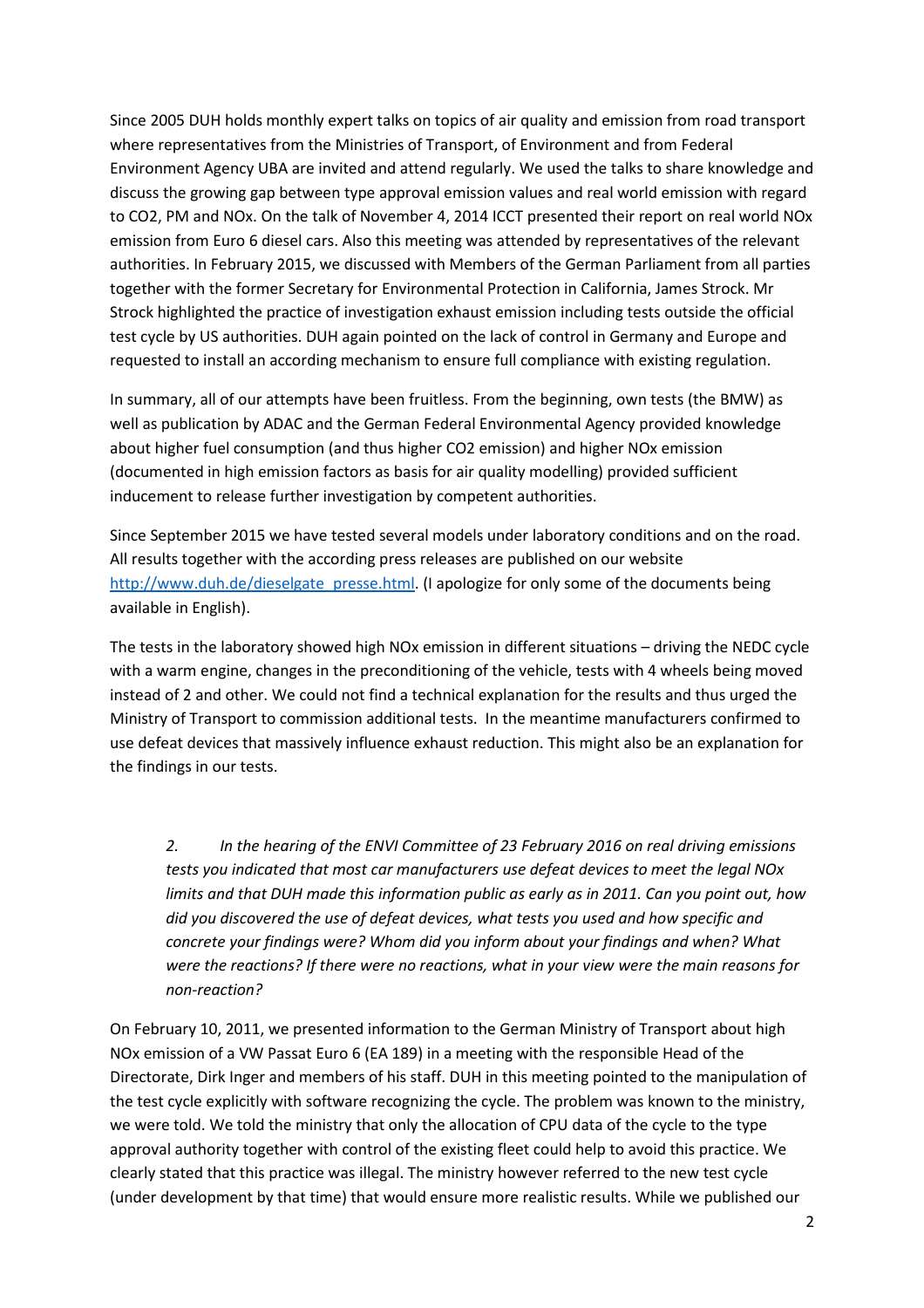minutes of this meeting, there was no notation to be found in the ministry according to a public request by the German Parliament. Our information was detailed and based on knowledge we received from informal sources. We asked the ministry to induce own investigation.

## *3. DUH has also claimed that already in 2011 the DUH confronted the German government with evidence and detailed measurements of highly elevated NOx emissions of a VW Passat. What was the reply of the government?*

We informed the Ministry of Transport in a meeting with the responsible Head of the Directorate, Dirk Inger and members of his staff on February 10, 2011 in detail on the basis of information received by a third party. The reply was that the problem in general was known and that the ministry expects to get more realistic results from a new test cycle which was under development by that time. According to the response on a formal request by German Parliament, no formal notes were taken from this meeting by the ministry. To our knowledge, no further investigation by responsible authorities took place although, as described above, DUH repeatedly addressed the topic in media work and expert talk that representatives of the ministries of transport and of environment did join.

*4. DUH has been granted the universal right of legal action according to German law. It allows your association to take legal action when consumer rights or environmental issues might be violated. On page 36/37 of the 2015 annual report you state that 28% of your revenues (i.e. 2,323,000 Euros) come from consumer protection. Can we assume that these revenues largely stem from giving written warnings to car dealers (and others) who allegedly did not comply with energy labelling regulations? How often did you use this right to take legal action in the last five years and against whom? How much money was received through fines?* 

DUH is an independent organization for environmental and consumer protection. We are entitled to sue. We use this right in order to ensure full compliance with existing EU and national legislation on environmental and consumer protection, namely on the requirements of energy consumption labels, of information on the content of harmful substances in specific products (like mercury in energy saving lamps) or hazardous emission from handheld machinery. We are in close contact and collaborate with the authorities responsible for market surveillance. Market surveillance is a core duty of public authority. However, we often find this duty not being fulfilled in a way that could ensure comprehensive compliance with existing legislation. As an example for our work, we want to explain this with the energy consumption label for household appliances. The information has to be made available to the customer to allow him a well informed decision concerning the energy consumption of the product. In the past, we found this important information not being presented as the regulation requires resp. companies misleading consumer by providing wrong information. We control retailer and industry and urge them to fulfil the requirements. In case they would deny to fulfilling the requirements defined under European legislation we are able to take legal action. The number of failures has declined in the past: While in 2009 more than 85 % percent of the cases we looked at did not comply with the existing legal requirements, this number went down to 1.7 in 2014.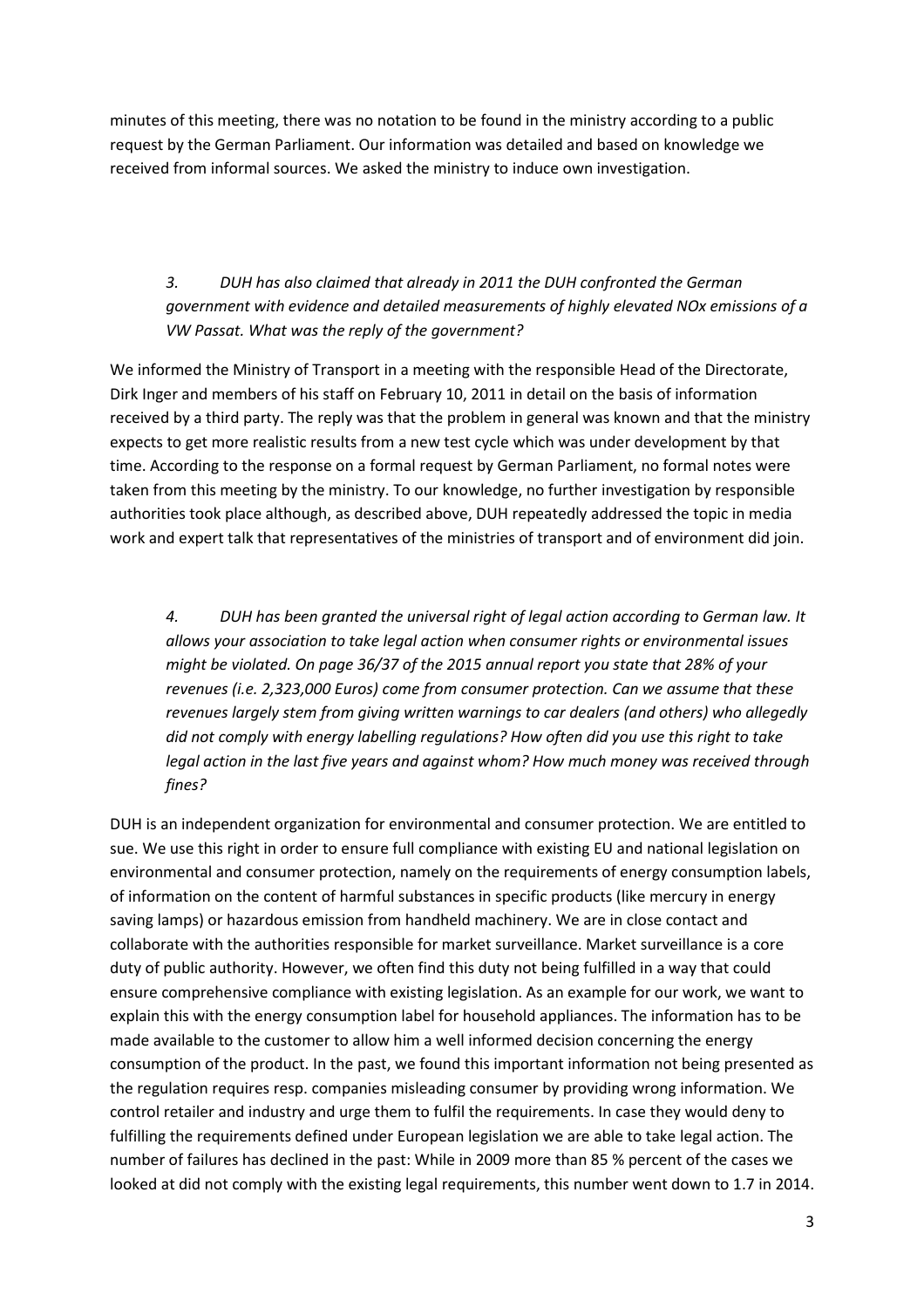DUH randomly controls compliance in about 30 fields of law (energy and efficiency labels , exhaust emission from handheld machinery, passenger cars, construction machinery, mercury content of energy saving lamps, correct labelling of refillable vs. one-way bottles and cans etc.). Each year, from the identified infringements roughly 1.500 cases are randomly selected and persecuted. About 75% of the cases find settlement out of court, 350 to 400 cases are decided by the court. The rate of lost cases is about 3-4%. The income out of the market control in the past years amounted to 2-2.5 Mio €. It financed market control activities and the related investigation, analysis and consumer advice.

*5. On page 36/37 of your 2015 annual report you also present a breakdown of how your NGO is financed and how much money was generated. Who exactly supported you and can you provide us with a list of your biggest contributors? Can we assume that you receive financial support by manufactures of diesel particle filters (as in the past) or by other manufactures that could profit economically from the "Dieselgate" scandal? If this is no longer the case, could you please name the companies (or at least the sector) that support your association? You further state in your annual report that you receive financial support by the EU and the federal government of Germany. What projects have been financed in the last five years and how much money did you receive from public sources?* 

DUH aims at providing better knowledge and awareness of ecological comprehension, consumer protection and consumer advice, at engaging for environment protection namely with regard to clean air and water, reduction of noise, at supporting circular economy and other NGOs that work in the field of nature protection with financial means. We receive support from manufacturers and industry if our goals in specific aspects are overlapping – one example is the comprehensive reduction of particle emission from diesel engines. However, DUH is an independent NGO and no agency. We are independent to fulfil our statute and do not follow any company´s sale strategy. The sectors of companies that support us range from telecommunication ("Telekom" is our biggest supporter), several hundred companies in beverage trade, beer production ("Krombacher" as one example), mineral water plants, organic food companies. In the field of air quality we get some small support by exhaust control technology (HJS and other producers of diesel particulate filters) and for CO2 reduction from Toyota as one example.

Since September 2015, we intensified our emission testing (LINK ZUR WEBSEITE EINFÜGEN). In March 2016, we launched the "Emission Control Institute". For all of our laboratory and RDE testing we spent by today about 500.000 € fully funded by US, European and German foundations and private donations. Up to now we did not receive funding for these activities from industry. DUH received and does receive funding from the European Union for several projects under the LIFE program – to inform about efficient and climate friendly mobile air conditioning, to support legal action in case of exceeding ambient air quality standards in several European countries and to address particle emission from wood burning devices. We received money from national ministries to encourage the dialogue on national and regional level on the extension of the electrical grid system, which is necessary to realize the transition towards renewable energy in Germany, to address high nitrogen emission from the agriculture and food sector and other projects. The amount of funding changes every year according to the projects that we manage to successfully apply for.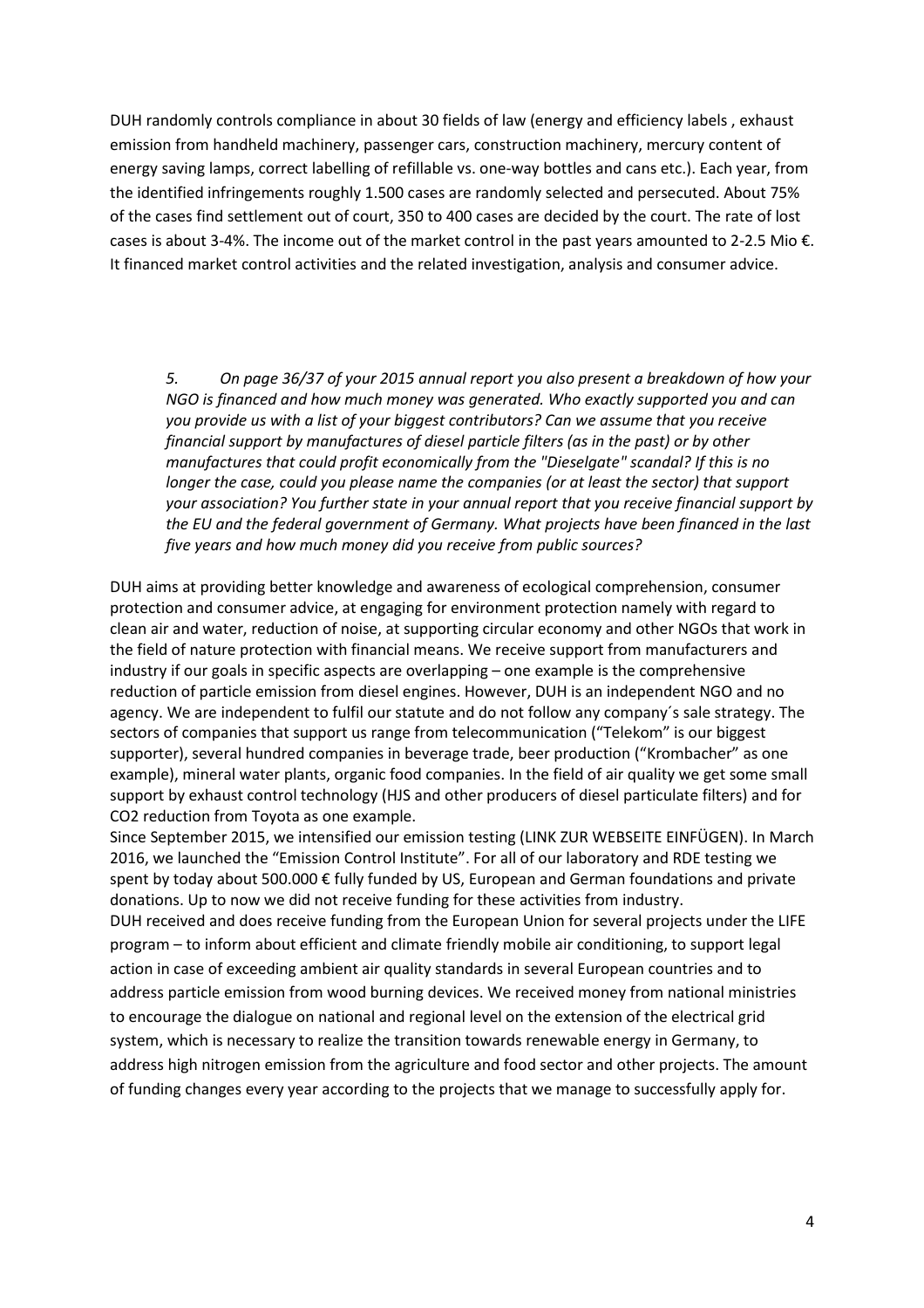## *6. Published findings of DUH are mainly based on cars from German car producers. How do you decide on the focus of your examination? How, where and under which conditions do you conduct your emission testing?*

Please allow me to adjust this impression. Our laboratory tests in Biel (Switzerland), commissioned since autumn 2015, started with Opel Zafira using GM Powertrain engine. The next car was a Renault Espace Diesel. We tested Mercedes and then Fiat/Chrysler and finally a Smart. The tested models represent German, French and Italian companies as well as US and Japanese (Nissan) manufacturers. Since March 2016 we started an RDE program within the Emission Control Institute on the TOP 30 diesel cars sold in Germany.

We are not focused on a specific manufacturer or a specific geographic region. We chose cars in accordance with their presence on the German Market in order to ensure a broad relevance of our findings and to support the interests of a wider share of car owners. We also select cars if we get information on specific performance irregularities.

Tests in the laboratory commissioned by DUH were carried out by the Laboratory for IC-Engines and Exhaust Emission Control (AFHB) of the Bern University for Applied Science in Biel, Switzerland. AFHB is accredited as an official test institution for the Swiss government. Additional measurements have been done by the Faculty of mechanical engineering of Czech Technical University in Prague. All tests in the laboratory are documented on our website including a detailed description of the test cycles and the results. The cycles include the official NEDC cycle as it is used for the type approval procedure as well as additional cycles.

PEMS tests are carried out by DUH staff members under the technical surveillance of Dr Axel Friedrich. Dr Friedrich has many years of testing experience and excellent technical knowledge. Before his retirement, he headed the department for transport and noise in the German Federal Environment Agency, UBA. All results are resp. will be documented in detail and published on our website. We provide the relevant authorities (in Germany the Ministry of Transport and certification authority KBA) with full data and ask them to run additional tests in order to prove our results.

*7. The car industry claims that in order to meet the current binding legal NOx limits more time is needed to allow necessary technological development. Could you please explain if according to your knowledge the European car manufacturers could deliver clean cars respecting EU legal NOx limits in real world driving without any necessary adjustments (conformity factors) as introduced in the new RDE test? Are the conformity factors of 2.1 (from 2017 to 2020) and 1.5 (from 2020) justifiable?* 

The regulation 715/2007 defining the requirements of Euro 6 standard has been published in 2007. As always done in those legislative processes, an impact assessment has been commissioned by the EU Commission in preparation of the regulation in order to ensure technical and economic feasibility of the new standards. Today, we not only see vehicles in the European market fulfilling those standards under real driving conditions (ICCT study by October 2014) but also diesel vehicles that fulfil the US standard on the road which is about twice as ambitious as the European one. Latest examples can be found in the report launched by German "VW Enquiry Committee" and thus the Ministry of Transport BMVI and KBA: BMVI/KBA testing program not only looked at the use of defeat devices among the manufacturers but also pointed to the vehicles with relatively low NOx emissions fulfilling Euro 6 standards, even when tested on the road. More relevant are the tests from US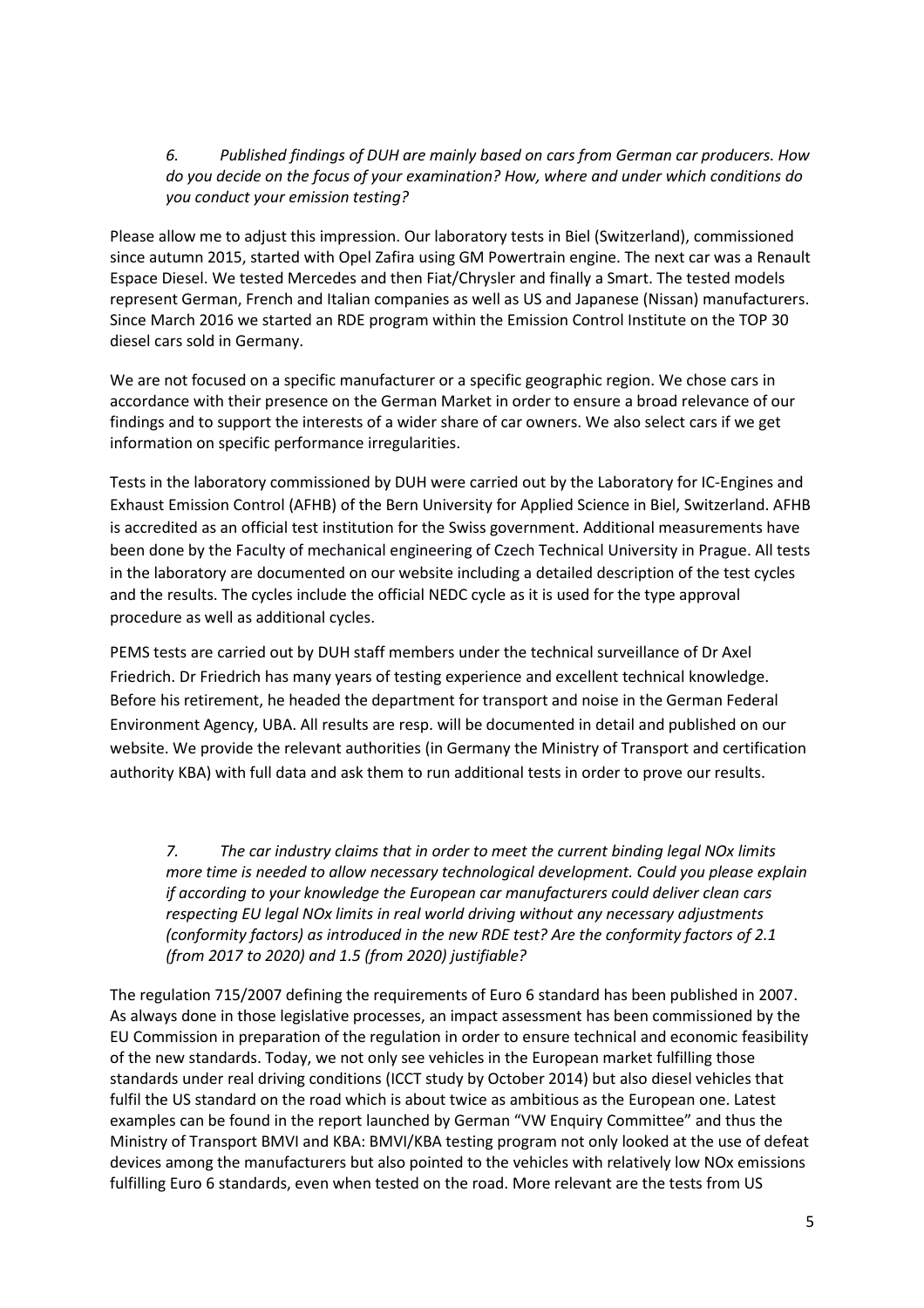authorities EPA in Washington and CARB in California showing that diesel cars can fulfil much more ambitious standard under US regulation even under RDE testing.

Thus to our knowledge car manufacturers are able to deliver clean cars. Modern exhaust reduction technology provides comprehensive NOx reduction to fulfil Euro 6 standards on the road under normal driving conditions and under all ambient conditions regularly found in the European Union, especially at low ambient temperatures as required in the relevant regulations. The conformity factors as introduced in the new RDE test therefore do not reflect an obvious need to develop new technology but to allow the ongoing use of technology with less efficiency (NOx trap for example) while efficient technology (such as SCR) is on the market but has low penetration levels for economic reasons today.

*8. Do you agree with the German, French and UK authorities' conclusions on the legality of the practice of switching off emissions control devices at certain ambient temperatures? You have made analyses of the average functional/dysfunctional times of emission controls technology of diesel vehicles related to ambient temperature conditions: what are the results and the implications for compliance with air quality standards and for consumers? Do the ambient temperatures in Europe have any influence on the functioning of the engine?* 

We do not agree with the conclusions made by German, French and UK authorities but are convinced that this practice is illegal. Opel – to give only one example – admits that the exhaust devices of the Zafira tested by KBA work properly under ambient temperatures between 20 and 30 degree Celsius. Below 17 degree Celsius and above 33 degree Celsius a defeat device is activated.

As a consequence, the emission reduction system does not work properly at more than 83 % of the time due average ambient temperature outside this area in any German – and probably most of the European regions.

The regulations 715/2007 and 692/2008 clearly define the requirements of exhaust reduction technology in Euro 5 and 6 diesel cars. The devices have to be constructed in a way that ensures full function "in normal use" (Art. 5(1) EG 715/2007), in normal European ambient temperatures and heights and over the whole normal life time of the vehicle (resp. 160.000 km). NOx reduction technology is in a defined frame depending on exhaust temperature (while technology exists to overcome this dependency in order to ensure proper functioning), not outside weather temperature.

In addition, specific requirements are defined for example under (EG) 692/2008 which states in annex XVI that systems using a reagent shall "retain its emission control function during all ambient conditions regularly found in the European Union, especially low ambient temperatures". It clearly defines requirements if the reagent has frozen: "the manufacturer shall ensure that reagent shall be available for use within 20 minutes of the vehicle starting at 258 K (– 15 °C) measured inside the reagent tank, so as to ensure correct operation of the emission control system."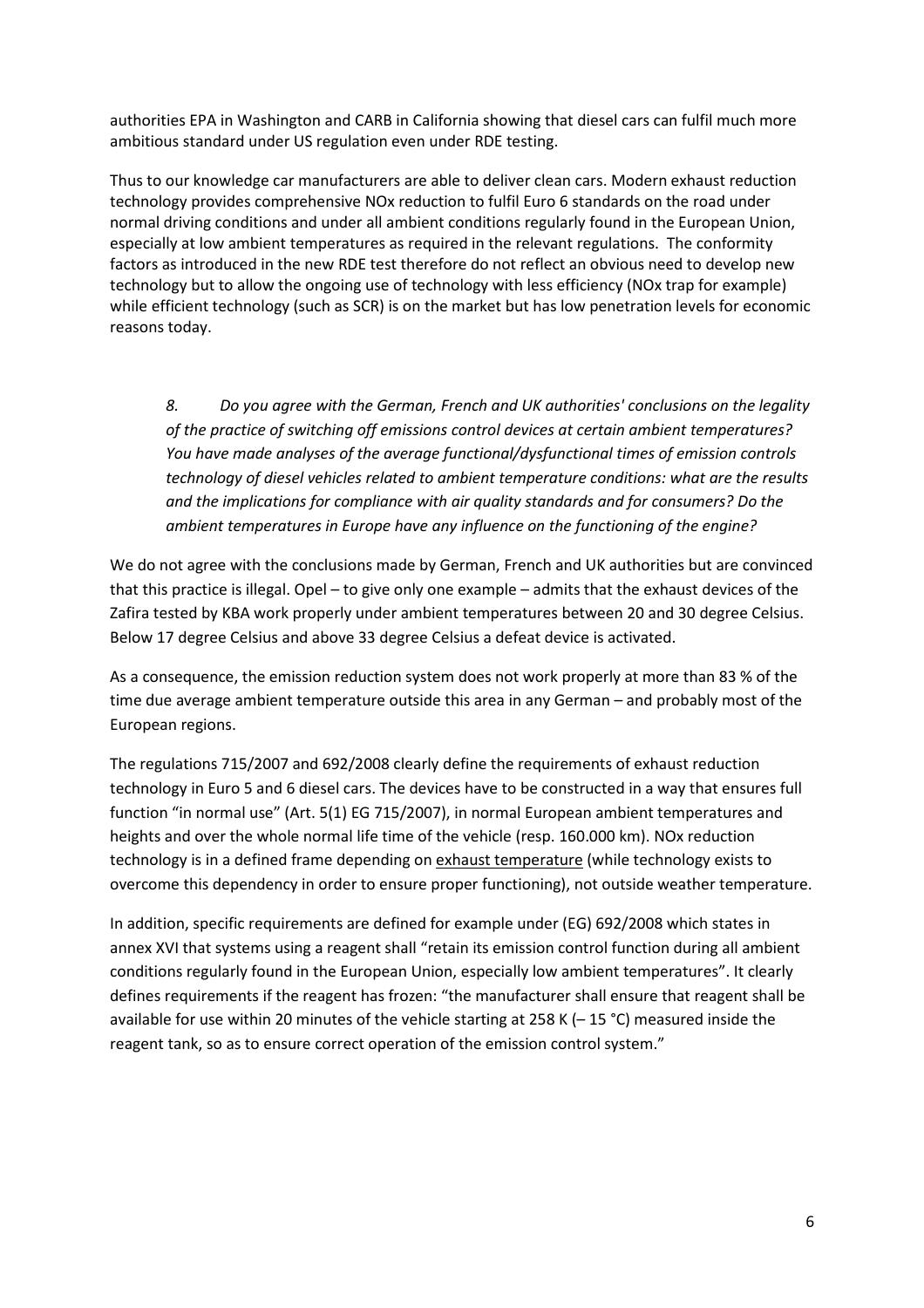*9. According to your previous statements, first tests on VW Amarok cars after their recall show no NOx reduction and real world emissions remain at the same level as before, in some cases the consumer are also facing much higher fuel consumption of their vehicle. Could you please explain the reasons for this? Is it because the ECT cannot be technically adjusted or is it because the adjustment has not been done properly?* 

The model Amarok has been tested by the German automotive journal *Auto Motor Sport* after the vehicles have passed the "according procedure" in the frame of the official recall ordered by German type approval authority KBA. According to the report, NOx emission increased from 1.510mg/km (old software) to 1.530mg/km (new software). Fuel consumption also increased by 0,5l/100 km.

The wording "according procedure" is used here since we have no specific knowledge on the concrete demands and definition of the outcome of the recall. Our formal request to KBA, dated October 2015 and based on German legislation on access to information, was rejected first but the court decided our request was justified. However, KBA and Volkswagen claimed the information as business secret and we received from KBA 581 pages of more or less 100% blacked paper.

We thus have no evidence that the reduction of NOx emission under real driving condition and thus compliance with the standards is part of the mandatory recall. Obviously, an appropriate condition has not been determined. Thus, we do not have any knowledge on the technical requirements for the recall and the specific adjustments for any of the models included in the recall. We also do not know if KBA did testing on the Amarok after the recall and about the outcome. Without any doubt, a reduction of NOx emission to the existing limit value under real driving condition must be the outcome for all models under the official recall to avoid the loss of type approval due to failing existing regulation on exhaust emission standards.

*10. According to your knowledge, will the newly designed RDE test deliver clean cars on European streets respecting legal limits for pollutants and clean air in European cities or does it have too many loopholes to be able to deliver (cycle beating and defeat devices not explicitly forbidden, cold start excluded, boundary conditions not representative of a normal driving conditions, etc.)?* 

It is important to stress the RDE test procedure is still being developed and it is not possible to say how effective or not it will be at this point. However, RDE alone will not help to avoid dirty cars on the street. Only two out of four packages of the RDE test procedures are yet defined under UNECE regulation. And already here we see a lot of misleading. Giving manufacturers the allowance to exceed the limit value by a factor of 2.1 under this testing until 2021 and thus weaken the existing standard set by the European legislator undermines the potential of this instrument and will result in ongoing exceedance of air quality standards in Europe. There are questions open about the integration of cold starts or the other emissions such as particles and CO2 or how to avoid a "golden car". We have learned in the past months about the manifold options to influence emission control technology by various software features. Up to now, some of them were related to the specific conditions of the test cycle in the laboratory. We see first indicators that there are adaptions done for RDE testing.

It is relevant to monitor and expand the boundaries of the RDE test procedure such as temperatures and altitudes. Previous experience has repeatedly shown that driving situations that are not covered by regulations can lead to uncontrolled and very high emission behaviors. This is especially true for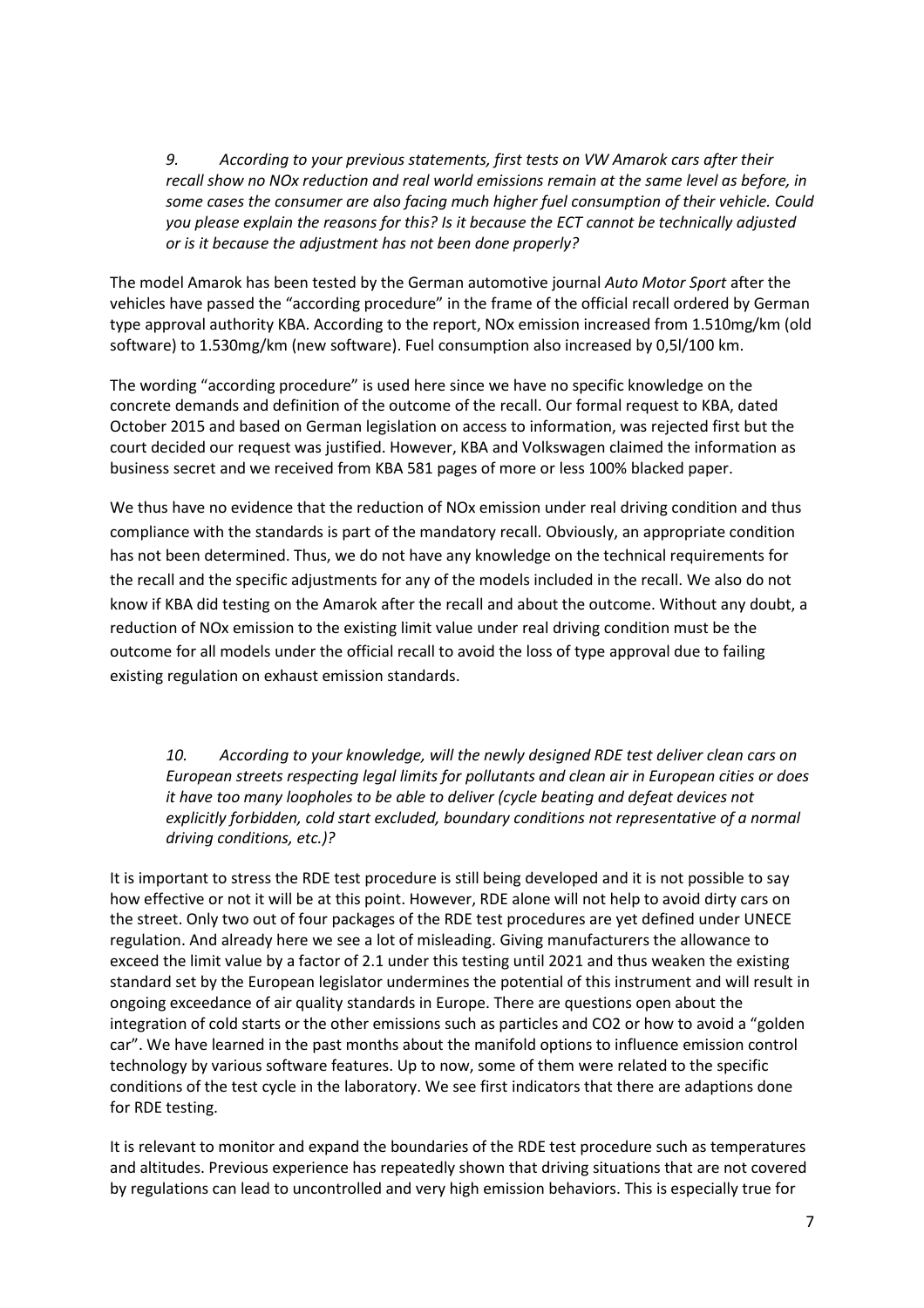NOX emissions which grow exponentially outside of the operating conditions covered by the design of the aftertreatment systems and their control algorithms. To prevent this from happening, the European Commission should define additional, independent tests to monitor the performance of vehicles outside of the boundary conditions of RDE (e.g., ambient temperature, altitude, dynamic driving indicators) and expand the limits as necessary to maintain low in-use emissions (also see: ICCT Position Brief December 2015). A rigorous pan-European testing of vehicles already in use (market surveillance) is also urgently needed.

It is also essential to complete the procedure by random testing (dynamic driving, high and low temperatures, different grades) carried out by independent bodies avoiding "golden cars" and under changing test conditions (like already done in the US: Authorities do not publish their test procedure).

Another essential requirement of future regulation in this context is immediate and full publication of all relevant data such as the road load coefficient as a precondition for independent testing.

*11. In the beginning of May, Eurostat figures showed an increase in CO2 emissions in the EU, transport being responsible for the biggest increase in CO2 emissions. At the same time, diesel engines consume less fuel than petrol engines. Which transition path or paths towards a carbonless road transport in the EU should be stimulated combining climate, employment and public health goals? Should public policy stimulate the uptake of some middle-sized diesel cars which perform excellent in terms of NOx emissions but consume more than small diesel cars?* 

Today, average emission of diesel and petrol cars in Europe are more or less on the same range. CO2 emission from petrol cars are only 1.6 g/km higher than diesel cars in the average (Herbert 2013). Diesel cars tend to be heavier and equipped with higher motorization than petrol cars and thus lose the efficiency advantage of the fuel itself. Japanese car industry was forced to invest in new gasoline technology 20 years ago due to stringent NOx regulation and reduction of tax advantages for diesel as a major driver for urban air pollution in the region. We now see CO2 emission of the Japanese fleet about 16% lower (108g/m in the average fleet with 1.8% diesel share and 22% petrol hybrid cars) than EU average (128g/km with 53% diesel share and 1.4 petrol hybrid cars) (JAMA 2015, Cames and Helmers 2013, EEA 2014). The data refers to NEDC testing for Europe where the gap between official (NEDC) data and real world consumption reached a gap of 40% in average.

Low carbon technology is available. It has been blocked by wrong incentives like tax advantages for diesel fuels and weaker NOx standards for diesel cars compared to petrol engines. The three national investigations into the VW scandal now finalized by Germany, France and UK clearly show that there is no difference in terms of NOx emission exceedances between different diesel segments – SUVs, middle-sized diesel and small ones often have high NOx emissions exceeding many times the allowed standard.

Additional climate effects of diesel engines are not included in the balance by now. Diesel engines emit black carbon, which is the second most important human emission in terms of its climateforcing in the present day atmosphere (according to NASA 2013). In addition, the negative impact of diesel emission on human health has to be reflected as diesel emission cause cancer (according to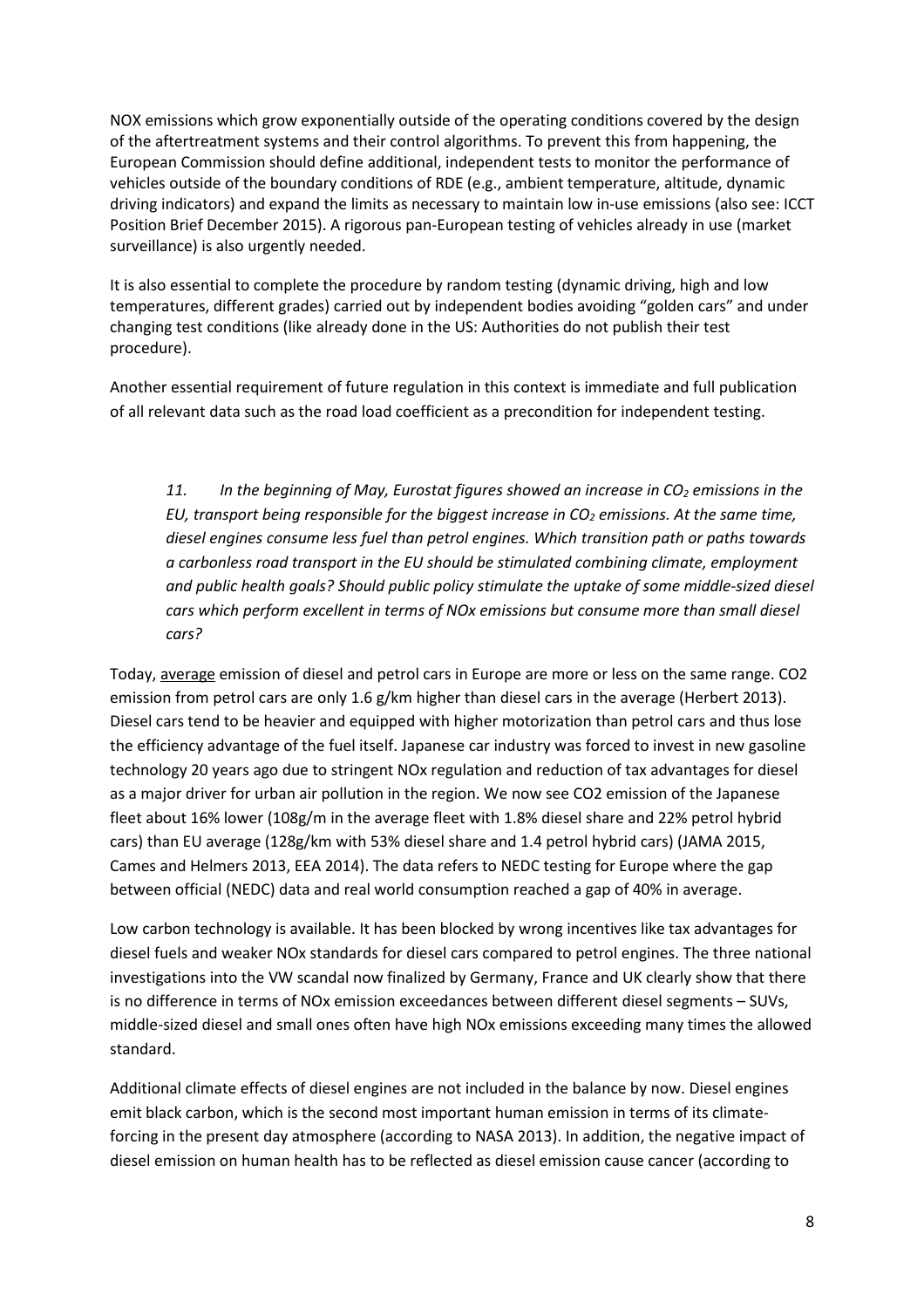WHO 2012). Higher diesel requests lead to inefficient fuel production and –transport (FÖS, IKEM 2015).

Diesel technology is complex and thus cost intensive. The advantage given to diesel by lower taxation on the national level and the allowance of higher NOx emission compared to petrol does not reflect external costs caused by diesel emission. Public policy should be technology neutral based on requirements like low carbon intensity and effective exhaust reduction – be it for middle-class cars or small ones. The assessment should be based on the result of transparent research and the proof of on road measurements.

## 12. *What do you consider as the key priorities in terms of solutions for the future?*

Key priorities are independent testing from cars at type approval and for vehicles from the existing fleet (market surveillance) together with immediate publication of relevant data. The test must include all pollutants (PM, NOx, CO2). The tests must be commissioned by an authority different from the type approval authority. The tests shall be financed by a registration fee for first registration. EU authorities should supervise national type approval authorities and test institutes.

It is also necessary to introduce effective sanctions in case of non-compliance including withdrawal of the type approval and financial compensation for the customers.

In order to find a solid solution for the future it is also necessary to accept that a solution for the present situation has to be effective. This solution must ensure that vehicles exceeding the current limit values on the road either face a mandatory recall to ensure compliance or lose their type approval. If they can't meet the standards on the road they must be removed; high NOx emissions are not a victimless occurence.

13. *According to several experts from both public and private bodies, we can reasonably state that all institutional bodies at European and national level knew since long time about the discrepancies between type approval emissions and the ones in real driving condition. Is in your opinion and in the light of existing technologies, the delay in presenting the proposal for changing NEDC procedure justifiable? In 2005 it was already clear that Artemis method was much more accurate than NEDC for the estimation of emissions in real driving conditions. What in your opinion could be the reason why NEDC was chosen instead? Do you think that if Artemis method was adopted, the gap between real emissions and type approval could have been reduced? Do you agree that technologies are already available on the market at reasonable price that can ensure the respects of emissions limits for Euro6 vehicles in real driving conditions? Is in your opinion, the introduction of the conformity factors of 2,1 up to 2020 and of 1,6 from 2020 onward for Euro6 RDE testing technically justifiable?*

Exceedances of CO2 and fuel consumption are caused both by unrealistic test cycles on the one hand and an increasing exploitation of loopholes which includes defeat devices used under this test cycles as well. Loopholes exploited under the coast down test (to define the road load of a vehicle as relevant information for the laboratory tests) alone cause about 30% of discrepancy of CO2 emission according to ICCT. In addition, specific features of the vehicles are being optimized for the NEDC